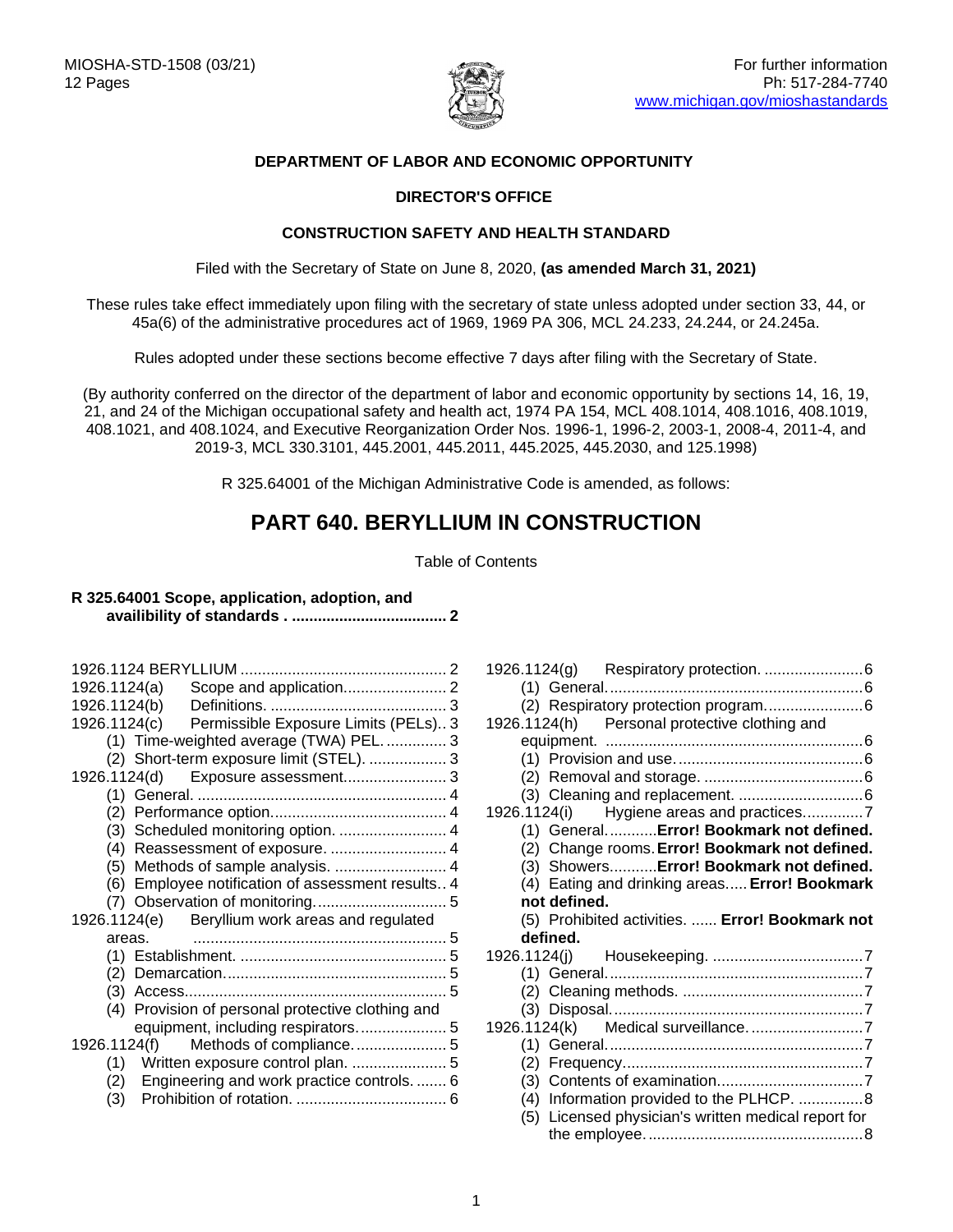| (6) Licensed physician's written medical opinion |  |  |  |  |
|--------------------------------------------------|--|--|--|--|
|                                                  |  |  |  |  |
|                                                  |  |  |  |  |
|                                                  |  |  |  |  |
| 1926.1124(m) Communication of hazards 10         |  |  |  |  |
|                                                  |  |  |  |  |
| (2) Warning labels Error! Bookmark not defined.  |  |  |  |  |
| (3) Employee information and training.  12       |  |  |  |  |
|                                                  |  |  |  |  |
|                                                  |  |  |  |  |
|                                                  |  |  |  |  |

## <span id="page-1-0"></span>**R 325.64001 Scope, application adoption, and availability of standards. Rule 4001**.

<span id="page-1-1"></span>R 325.64001 Scope, application, adoption, and availability of standards.

 Rule 4001. (1) This standard applies to occupational exposure to beryllium in all forms, compounds, and mixtures in construction, except those articles and materials exempted by subrules (2) and (3) of this rule.

 (2) This standard does not apply to articles, as defined in Construction Safety Standard Part 42. "Hazard Communication," that contain beryllium and that the employer does not process.

 (3) This standard does not apply to materials containing less than 0.1% beryllium by weight where the employer has objective data demonstrating that employee exposure to beryllium will remain below the action level as an 8 hour TWA under any foreseeable conditions.

 (4) The federal Occupational Safety and Health Administration (OSHA) regulations 29 CFR 1926.1124 "Beryllium," as amended September 30, 2020, is adopted by reference in these rules.

 (5) The adopted federal regulations have the same force and effect as a rule promulgated under the Michigan occupational safety and health act, 1974 PA 154, MCL 408.1001 to 408.1094.

(6) A reference to 29 CFR 1926.51, means Construction Safety and Health Standard Part 1. "General Rules."

 (7) A reference to 29 CFR part 1926 subpart E, means Construction Safety and Health Standard Part 6. "Personal Protective Equipment."

(8) A reference to 29 CFR 1910.1200, means Construction Safety Standard Part 42. "Hazard Communication."

 (9) A reference to 29 CFR 1910.134, means General Industry and Construction Safety and Health Standard Part 451. "Respiratory Protection."

 (10) A reference to 29 CFR 1910.1020, means General Industry and Construction Safety and Health Standard Part 470. "Employee Medical Records and Trade Secrets."

 (11) The OSHA regulations adopted in these rules are available from the United States Department of Labor, Occupational Safety and Health Administration website, www.osha.gov, at no charge, as of the time of adoption of these rules.

 (12) The regulations adopted in these rules are available for inspection at the Department of Labor and Economic Opportunity, MIOSHA, Standards and FOIA Section, 530 West Allegan Street, P.O. Box 30643, Lansing, Michigan, 48909-8143.

 (13) The regulations adopted in these rules may be obtained from the publisher or the Department of Labor and Economic Opportunity, MIOSHA, Standards and FOIA Section, 530 West Allegan Street, P.O. Box 30643, Lansing, Michigan, 48909-8143, at the cost charged in this rule, plus \$20.00 for shipping and handling.

 (14) The following Michigan occupational safety and health administration (MIOSHA) standards are referenced in these rules. Up to 5 copies of these standards may be obtained at no charge from the Department of Labor and Economic Opportunity, MIOSHA, Standards and FOIA Section, 530 West Allegan Street, P.O. Box 30643, Lansing, Michigan, 48909-8143 or via the internet at the following website: www.michigan.gov/mioshastandards. For quantities greater than 5, the cost, as of the time of adoption of these rules, is 4 cents per page.

(a) Construction Safety and Health Standard Part 1. "General Rules," R 408.40101 to R 408.40134.

(b) Construction Safety and Health Standard Part 6. "Personal Protective Equipment,"

R 408.40601 to R 408.40660.

(c) Construction Safety Standard Part 42. "Hazard Communication," R 408.44201 to R 408.44204.

 (d) General Industry and Construction Safety and Health Standard Part 451. "Respiratory Protection," R 325.60051 to R 325.60052.

 (e) General Industry and Construction Safety and Health Standard Part 470. "Employee Medical Records and Trade Secrets," R 325.3451 to R 325.3476.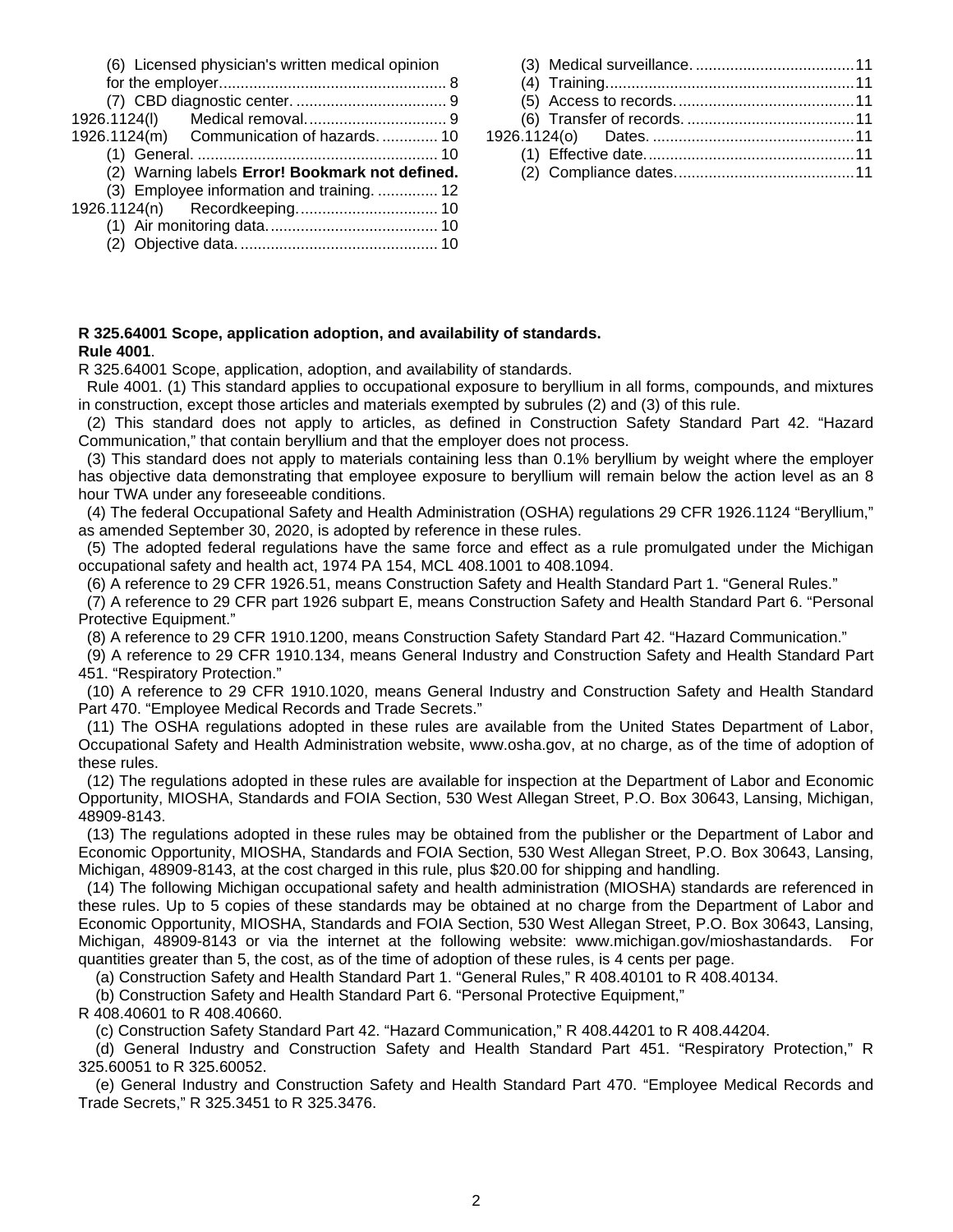#### <span id="page-2-0"></span>**1926.1124(a) Scope and application.**

(1) This standard applies to occupational exposure to beryllium in all forms, compounds, and mixtures in construction, except those articles and materials exempted by paragraphs (a)(2) and (a)(3) of this standard.

(2) This standard does not apply to articles, as defined in the Hazard Communication standard (HCS) (29 CFR 1910.1200(c)), that contain beryllium and that the employer does not process.

(3) This standard does not apply to materials containing less than 0.1% beryllium by weight where the employer has objective data demonstrating that employee exposure to beryllium will remain below the action level as an 8-hour TWA under any foreseeable conditions.

#### <span id="page-2-1"></span>**1926.1124(b) Definitions. As used in this standard:**

Action level means a concentration of airborne beryllium of 0.1 micrograms per cubic meter of air (μg/m<sup>3</sup>) calculated as an 8-hour time-weighted average (TWA).

*Airborne exposure* and *airborne exposure* to *beryllium* mean the exposure to airborne beryllium that would occur if the employee were not using a respirator.

*Assistant Secretary* means the Assistant Secretary of Labor for Occupational Safety and Health, United States Department of Labor, or designee.

*Beryllium lymphocyte proliferation test (BeLPT)* means the measurement of blood lymphocyte proliferation in a laboratory test when lymphocytes are challenged with a soluble beryllium salt.

*Beryllium sensitization* means a response in the immune system of a specific individual who has been exposed to beryllium. There are no associated physical or clinical symptoms and no illness or disability with beryllium sensitization alone, but the response that occurs through beryllium sensitization can enable the immune system to recognize and react to beryllium. While not every beryllium-sensitized person will develop chronic beryllium disease (CBD), beryllium sensitization is essential for development of CBD.

*CBD diagnostic center* means a medical diagnostic center that has a pulmonologist or pulmonary specialist on staff and on-site facilities to perform a clinical evaluation for the presence of chronic beryllium disease (CBD). The CBD diagnostic center must have the capacity to perform pulmonary function testing (as outlined by the American Thoracic Society criteria), bronchoalveolar lavage (BAL), and transbronchial biopsy. The CBD diagnostic center must also have the capacity to transfer BAL samples to a laboratory for appropriate diagnostic testing within 24 hours. The pulmonologist or pulmonary specialist must be able to interpret the biopsy pathology and the BAL diagnostic test results.

*Chronic beryllium disease (CBD)* means a chronic granulomatous lung disease caused by inhalation of airborne beryllium by an individual who is beryllium-sensitized.

*Competent person* means an individual who is capable of identifying existing and foreseeable beryllium hazards in the workplace and who has authorization to take prompt corrective measures to eliminate or minimize them. The competent person must have the knowledge, ability, and authority necessary to fulfill the responsibilities set forth in paragraph (e) of this standard.

*Confirmed positive* means the person tested has had two abnormal BeLPT test results, an abnormal and a borderline test result, or three borderline test results from tests conducted within a 3-year period. It also means the result of a more reliable and accurate test indicating a person has been identified as having beryllium sensitization.

*Director* means the Director of the National Institute for Occupational Safety and Health (NIOSH), U.S. Department of Health and Human Services, or designee.

*Objective data* means information, such as air monitoring data from industry-wide surveys or calculations based on the composition of a substance, demonstrating airborne exposure to beryllium associated with a particular product or material or a specific process, task, or activity. The data must reflect workplace conditions closely resembling or with a higher airborne exposure potential than the processes, types of material, control methods, work practices, and environmental conditions in the employer's current operations.

*Physician or other licensed health care professional (PLHCP)* means an individual whose legally permitted scope of practice (i.e., license, registration, or certification) allows the individual to independently provide or be delegated the responsibility to provide some or all of the health care services required by paragraph (k) of this standard.

*This standard means this beryllium standard, 29 CFR 1926.1124.*

#### <span id="page-2-2"></span>**1926.1124(c) Permissible Exposure Limits (PELs).**

<span id="page-2-3"></span>**1926.1124(c)(1) Time-weighted average (TWA) PEL.** The employer must ensure that no employee is exposed to an airborne concentration of beryllium in excess of 0.2  $\mu$ g/m $^3$  calculated as an 8-hour TWA.

<span id="page-2-4"></span>**1926.1124(c)(2) Short-term exposure limit (STEL).** The employer must ensure that no employee is exposed to an airborne concentration of beryllium in excess of 2.0  $\mu$ g/m<sup>3</sup> as determined over a sampling period of 15 minutes.

#### <span id="page-2-5"></span>**1926.1124(d) Exposure assessment.**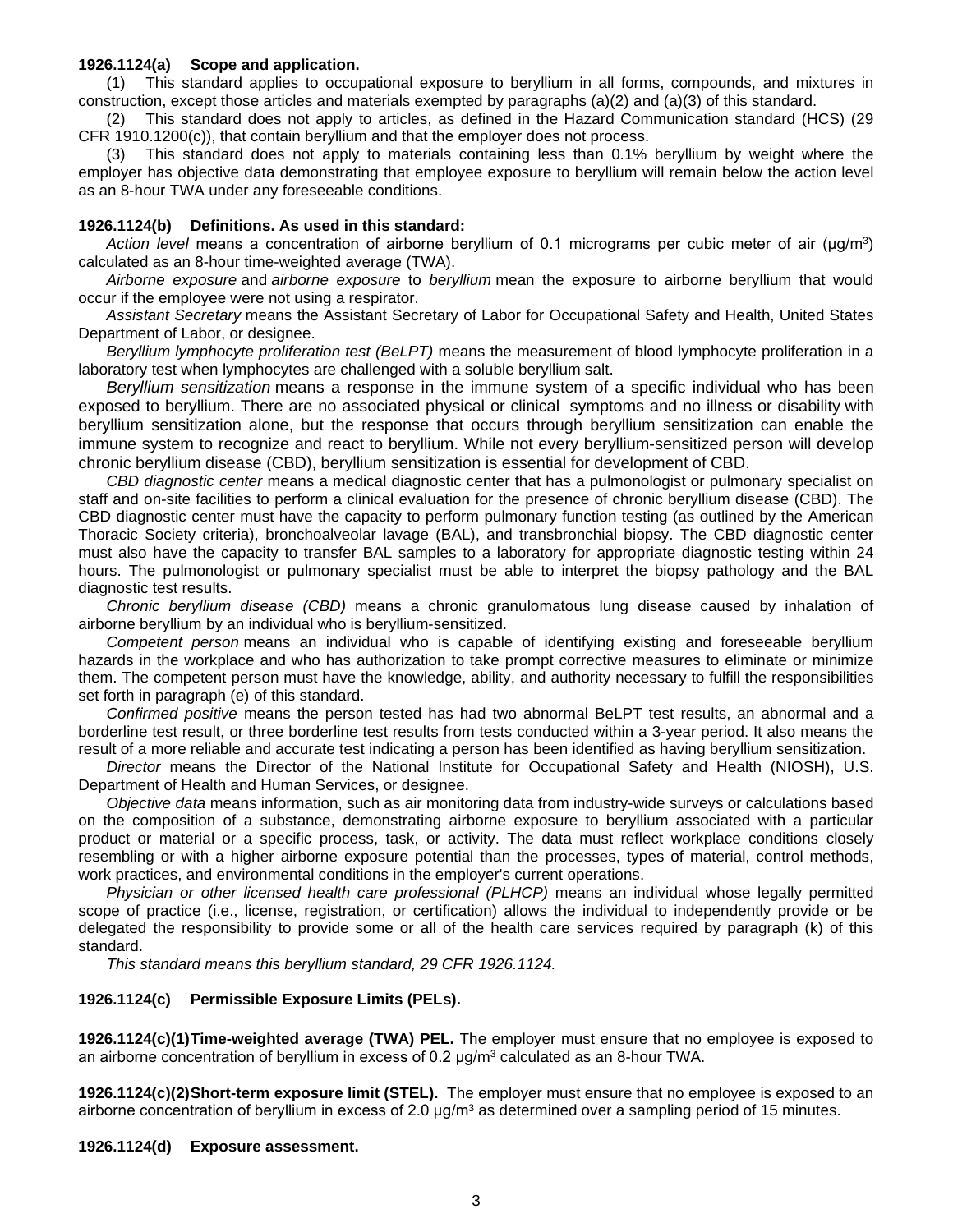<span id="page-3-0"></span>**1926.1124(d)(1) General.** The employer must assess the airborne exposure of each employee who is or may reasonably be expected to be exposed to airborne beryllium in accordance with either the performance option in paragraph (d)(2) or the scheduled monitoring option in paragraph (d)(3) of this standard.

<span id="page-3-1"></span>**1926.1124(d)(2) Performance option.** The employer must assess the 8-hour TWA exposure and the 15-minute short-term exposure for each employee on the basis of any combination of air monitoring data and objective data sufficient to accurately characterize airborne exposure to beryllium.

## <span id="page-3-2"></span>**1926.1124(d)(3) Scheduled monitoring option.**

(i) The employer must perform initial monitoring to assess the 8-hour TWA exposure for each employee on the basis of one or more personal breathing zone air samples that reflect the airborne exposure of employees on each shift, for each job classification, and in each work area.

The employer must perform initial monitoring to assess the short-term exposure from 15-minute personal breathing zone air samples measured in operations that are likely to produce airborne exposure above the STEL for each work shift, for each job classification, and in each work area.

(iii) Where several employees perform the same tasks on the same shift and in the same work area, the employer may sample a representative fraction of these employees in order to meet the requirements of paragraph (d)(3). In representative sampling, the employer must sample the employee(s) expected to have the highest airborne exposure to beryllium.

(iv) If initial monitoring indicates that airborne exposure is below the action level and at or below the STEL, the employer may discontinue monitoring for those employees whose airborne exposure is represented by such monitoring.

(v) Where the most recent exposure monitoring indicates that airborne exposure is at or above the action level but at or below the TWA PEL, the employer must repeat such monitoring within six months of the most recent monitoring.

(vi) Where the most recent exposure monitoring indicates that airborne exposure is above the TWA PEL, the employer must repeat such monitoring within three months of the most recent 8-hour TWA exposure monitoring.

 (vii) Where the most recent (non-initial) exposure monitoring indicates that airborne exposure is below the action level, the employer must repeat such monitoring within six months of the most recent monitoring until two consecutive measurements, taken 7 or more days apart, are below the action level, at which time the employer may discontinue 8-hour TWA exposure monitoring for those employees whose exposure is represented by such monitoring, except as otherwise provided in paragraph (d)(4) of this standard.

(viii) Where the most recent exposure monitoring indicates that airborne exposure is above the STEL, the employer must repeat such monitoring within three months of the most recent short-term exposure monitoring until two consecutive measurements, taken 7 or more days apart, are below the STEL, at which time the employer may discontinue short-term exposure monitoring for those employees whose exposure is represented by such monitoring, except as otherwise provided in paragraph (d)(4) of this standard.

<span id="page-3-3"></span>**1926.1124(d)(4) Reassessment of exposure.** The employer must reassess airborne exposure whenever a change in the production, process, control equipment, personnel, or work practices may reasonably be expected to result in new or additional airborne exposure at or above the action level or STEL, or when the employer has any reason to believe that new or additional airborne exposure at or above the action level or STEL has occurred.

<span id="page-3-4"></span>**1926.1124(d)(5) Methods of sample analysis.** The employer must ensure that all air monitoring samples used to satisfy the monitoring requirements of paragraph (d) of this standard are evaluated by a laboratory that can measure beryllium to an accuracy of plus or minus 25 percent within a statistical confidence level of 95 percent for airborne concentrations at or above the action level.

## <span id="page-3-5"></span>**1926.1124(d)(6) Employee notification of assessment results.**

(i) Within 15 working days after completing an exposure assessment in accordance with paragraph (d) of this standard, the employer must notify each employee whose airborne exposure is represented by the assessment of the results of that assessment individually in writing or post the results in an appropriate location that is accessible to each of these employees.

(ii) Whenever an exposure assessment indicates that airborne exposure is above the TWA PEL or STEL, the employer must describe in the written notification the corrective action being taken to reduce airborne exposure to or below the exposure limit(s) exceeded where feasible corrective action exists but had not been implemented when the monitoring was conducted.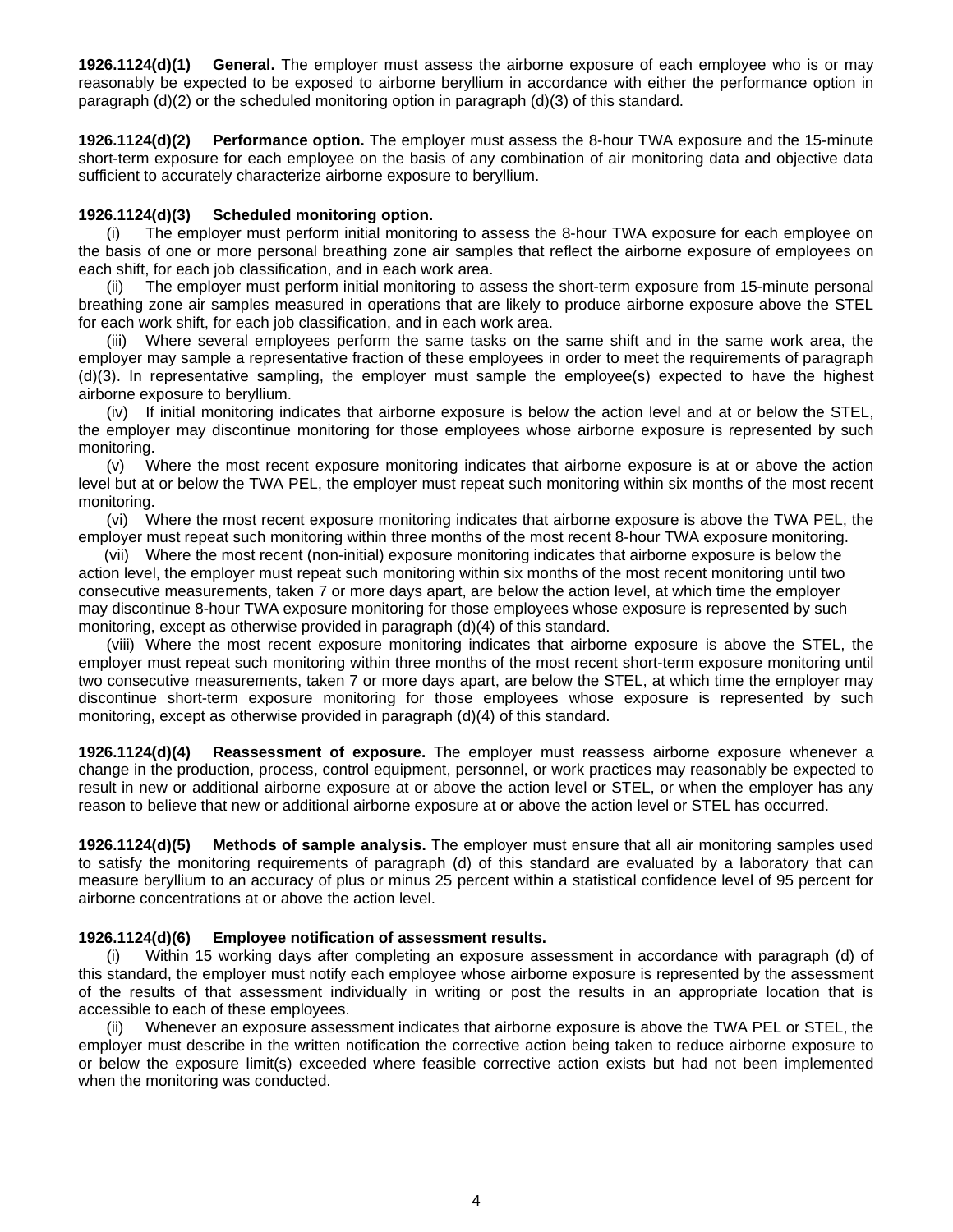## <span id="page-4-0"></span>**1926.1124(d)(7) Observation of monitoring.**

(i) The employer must provide an opportunity to observe any exposure monitoring required by this standard to each employee whose airborne exposure is measured or represented by the monitoring and each employee's representative(s).

(ii) When observation of monitoring requires entry into an area where the use of personal protective clothing or equipment (which may include respirators) is required, the employer must provide each observer with appropriate personal protective clothing and equipment at no cost to the observer.

(iii) The employer must ensure that each observer follows all other applicable safety and health procedures.

<span id="page-4-1"></span>**1926.1124(e) Competent person.** Wherever employees are, or can reasonably be expected to be, exposed to airborne beryllium at levels above the TWA PEL or STEL, the employer must designate a competent person to

#### <span id="page-4-2"></span>**1926.1124(e)(1)**

(i) Make frequent and regular inspections of job sites, materials, and equipment;

#### <span id="page-4-3"></span>**1926.1124(e)(2)**

(i) Implement the written exposure control plan under paragraph (f) of this standard;

#### <span id="page-4-4"></span>**1926.1124(e)(3)**

(i) Ensure that all employees use respiratory protection in accordance with paragraph (g) of this standard; and

## <span id="page-4-5"></span>**1926.1124(e)(4)**

(i) Ensure that all employees use personal protective clothing and equipment in accordance with paragraph (h) of this standard.

#### <span id="page-4-6"></span>**1926.1124(f) Methods of compliance.**

#### <span id="page-4-7"></span>**1926.1124(f)(1) Written exposure control plan.**

(i) The employer must establish, implement, and maintain a written exposure control plan, which must contain:

(A) A list of operations and job titles reasonably expected to involve exposure to beryllium;

 (B) A list of engineering controls, work practices, and respiratory protection required by paragraph (f)(2) of this standard;

(C) A list of personal protective clothing and equipment required by paragraph (h) of this standard;

 (D) Procedures used to restrict access to work areas when airborne exposures are, or can reasonably be expected to be, above the TWA PEL or STEL, to minimize the number of employees exposed to airborne beryllium and their level of exposure, including exposures generated by other employers or sole proprietors;

 (E) Procedures used to ensure the integrity of each containment used to minimize exposures to employees outside the containment; and

(F) Procedures for removing, cleaning, and maintaining personal protective clothing and equipment in accordance with paragraph (h) of this standard.

 (ii) The employer must review and evaluate the effectiveness of each written exposure control plan at least annually and update it, as necessary, when:

 (A) Any change in production processes, materials, equipment, personnel, work practices, or control methods results, or can reasonably be expected to result, in new or additional airborne exposure to beryllium;

 (B) The employer is notified that an employee is eligible for medical removal in accordance with paragraph (l)(1) of this standard, referred for evaluation at a CBD diagnostic center, or shows signs or symptoms associated with exposure to beryllium; or

 (C) The employer has any reason to believe that new or additional airborne exposure is occurring or will occur.

(iii) The employer must make a copy of the written exposure control plan accessible to each employee who is, or can reasonably be expected to be, exposed to airborne beryllium in accordance with OSHA's Access to Employee Exposure and Medical Records (Records Access) standard (29 CFR 1910.1020(e)).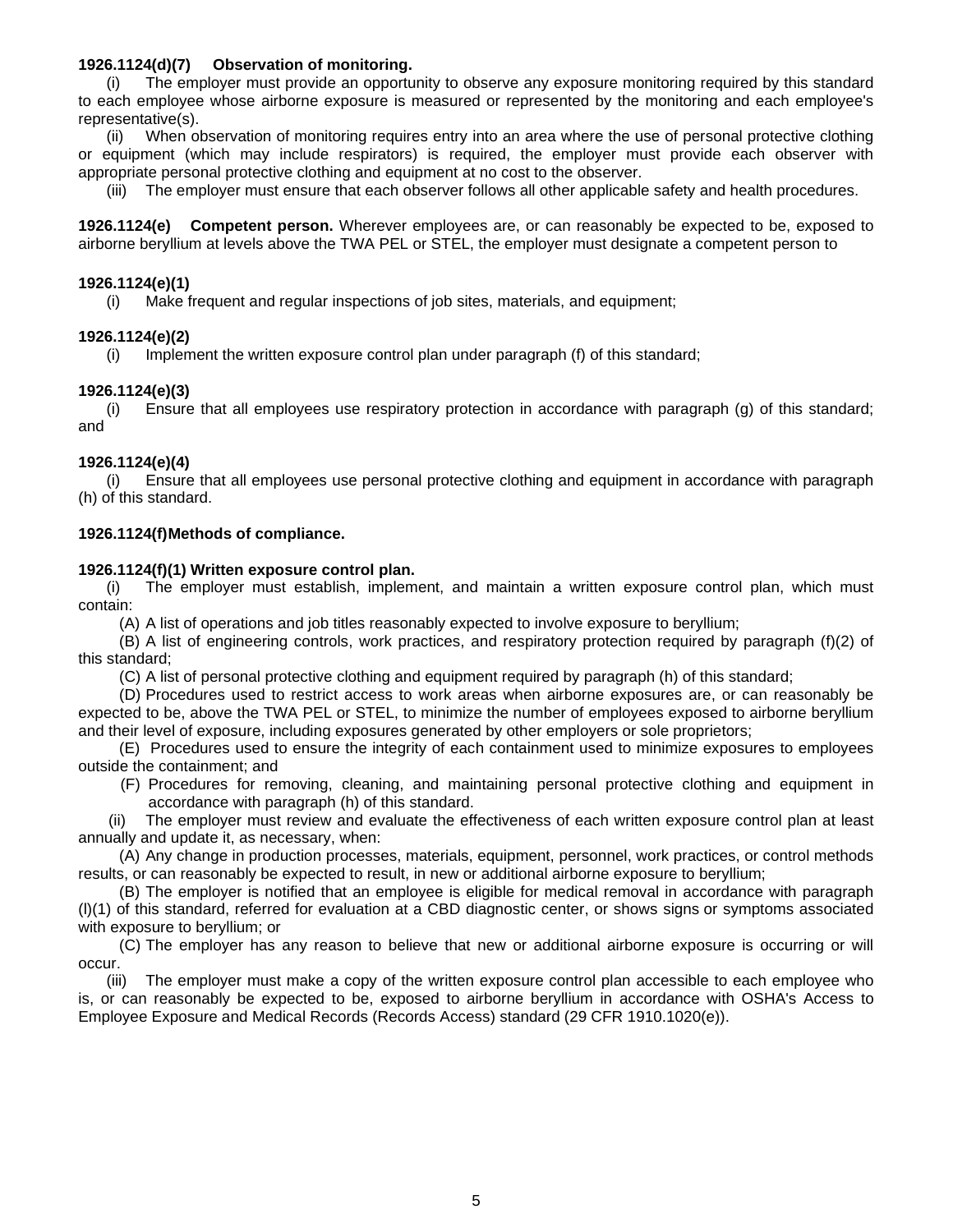<span id="page-5-0"></span>**1926.1124(f)(2) Engineering and work practice controls.** The employer must use engineering and work practice controls to reduce and maintain employee airborne exposure to beryllium to or below the TWA PEL and STEL, unless the employer can demonstrate that such controls are not feasible. Wherever the employer demonstrates that it is not feasible to reduce airborne exposure to or below the PELs with engineering and work practice controls, the employer must implement and maintain engineering and work practice controls to reduce airborne exposure to the lowest levels feasible and supplement these controls by using respiratory protection in accordance with paragraph (g) of this standard.

<span id="page-5-1"></span>**1926.1124(f)(3) Prohibition of rotation.** The employer must not rotate employees to different jobs to achieve compliance with the PELs.

## <span id="page-5-2"></span>**1926.1124(g) Respiratory protection.**

<span id="page-5-3"></span>**1926.1124(g)(1) General.** The employer must provide respiratory protection at no cost to the employee and ensure that each employee uses respiratory protection:

(i) During periods necessary to install or implement feasible engineering and work practice controls where airborne exposure exceeds, or can reasonably be expected to exceed, the TWA PEL or STEL;

(ii) During operations, including maintenance and repair activities and non-routine tasks, when engineering and work practice controls are not feasible and airborne exposure exceeds, or can reasonably be expected to exceed, the TWA PEL or STEL;

(iii) During operations for which an employer has implemented all feasible engineering and work practice controls when such controls are not sufficient to reduce airborne exposure to or below the TWA PEL or STEL; and

(iv) When an employee who is eligible for medical removal under paragraph (l)(1) chooses to remain in a job with airborne exposure at or above the action level, as permitted by paragraph (I)(2)(ii) of this standard.

<span id="page-5-4"></span>**1926.1124(g)(2) Respiratory protection program.** Where this standard requires an employer to provide respiratory protection, the selection and use of such respiratory protection must be in accordance with the Respiratory Protection standard (29 CFR 1910.134).

**1926.1124(g)(3)** The employer must provide at no cost to the employee a powered air-purifying respirator

(PAPR) instead of a negative pressure respirator when:

(i) Respiratory protection is required by this standard;

(ii) An employee entitled to such respiratory protection requests a PAPR; and

(iii) The PAPR provides adequate protection to the employee in accordance with paragraph (g)(2) of this standard.

## <span id="page-5-5"></span>**1926.1124(h) Personal protective clothing and equipment.**

<span id="page-5-6"></span>**1926.1124(h)(1) Provision and use***.* Where airborne exposure exceeds, or can reasonably be expected to exceed, the TWA PEL or STEL, the employer must provide at no cost, and ensure that each employee uses, appropriate personal protective clothing and equipment in accordance with the written exposure control plan required under paragraph (f)(1) of this standard and OSHA's Personal Protective and Life Saving Equipment standards for construction (subpart E of this part).

## <span id="page-5-7"></span>**1926.1124(h)(2) Removal and storage.**

(i) The employer must ensure that each employee removes all personal protective clothing and equipment required by this standard at the end of the work shift or at the completion of all tasks involving beryllium, whichever comes first.

(ii) The employer must ensure that personal protective clothing and equipment required by this standard is not removed in a manner that disperses beryllium into the air, and is removed as specified in the written exposure control plan required by paragraph (f)(1) of this standard.

(iii) The employer must ensure that no employee with reasonably expected exposure above the TWA PEL or STEL removes personal protective clothing and equipment required by this standard from the workplace unless it has been cleaned in accordance with paragraph (h)(3)(ii) of this standard.

## <span id="page-5-8"></span>**1926.1124(h)(3) Cleaning and replacement.**

(i) The employer must ensure that all reusable personal protective clothing and equipment required by this standard is cleaned, laundered, repaired, and replaced as needed to maintain its effectiveness.

(ii) The employer must ensure that beryllium is not removed from personal protective clothing and equipment required by this standard by blowing, shaking, or any other means that disperses beryllium into the air.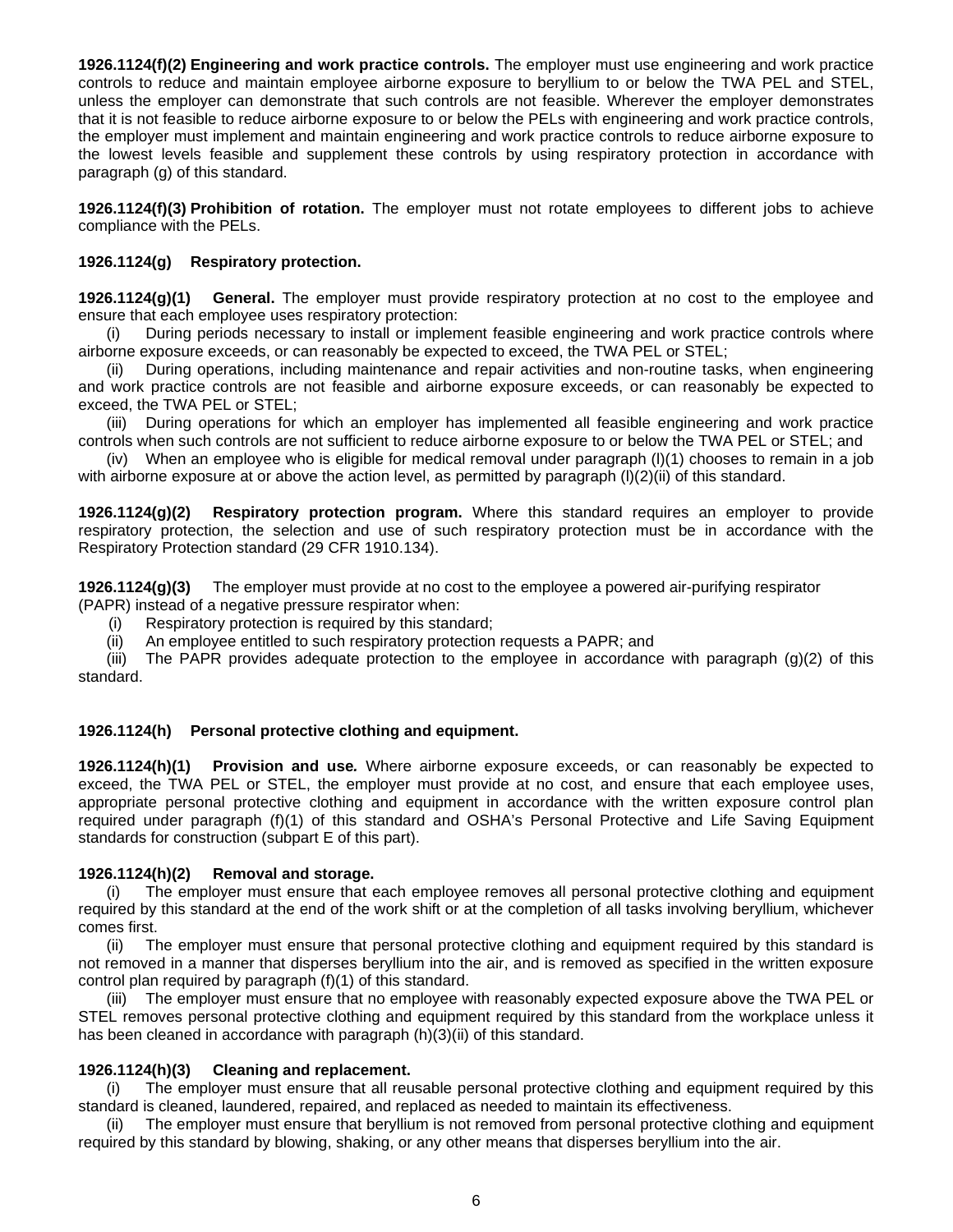## <span id="page-6-0"></span>**1926.1124(i) [Reserved]**

## <span id="page-6-1"></span>**1926.1124(j) Housekeeping.**

<span id="page-6-2"></span>**1926.1124(j)(1)** When cleaning up dust resulting from operations that cause, or can reasonably be expected to cause, airborne exposure above the TWA PEL or STEL, the employer must ensure the use of methods that minimize the likelihood and level of airborne exposure.

<span id="page-6-3"></span>**1926.1124(j)(2)** The employer must not allow dry sweeping or brushing for cleaning up dust resulting from operations that cause, or can reasonably be expected to cause, airborne exposure above the TWA PEL or STEL unless methods that minimize the likelihood and level of airborne exposure are not safe or effective.

<span id="page-6-4"></span>**1926.1124(j)(3)** The employer must not allow the use of compressed air for cleaning where the use of compressed air causes, or can reasonably be expected to cause, airborne exposure above the TWA PEL or STEL.

**1926.1124(j)(4)** Where employees use dry sweeping, brushing, or compressed air to clean, the employer must provide, and ensure that each employee uses, respiratory protection and personal protective clothing and equipment in accordance with paragraphs (g) and (h) of this standard.

<span id="page-6-5"></span>**1926.1124(j)(5)** The employer must ensure that cleaning equipment is handled and maintained in a manner that minimizes the likelihood and level of airborne exposure and the re-entrainment of airborne beryllium in the workplace.

## **1926.1124(k) Medical surveillance.**

#### <span id="page-6-6"></span>**1926.1124(k)(1) General.**

(i) The employer must make medical surveillance required by this paragraph available at no cost to the employee, and at a reasonable time and place, to each employee:

 (A) Who is or is reasonably expected to be exposed at or above the action level for more than 30 days per year;

- (B) Who shows signs or symptoms of CBD or other beryllium-related health effects; or
- (C) Whose most recent written medical opinion required by paragraph (k)(6) or (k)(7) recommends periodic medical surveillance.

(ii) The employer must ensure that all medical examinations and procedures required by this standard are performed by, or under the direction of, a licensed physician.

<span id="page-6-7"></span>**1926.1124(k)(2) Frequency.** The employer must provide a medical examination:

- (i) Within 30 days after determining that:
	- (A) An employee meets the criteria of paragraph  $(k)(1)(i)(A)$ , unless the employee has received a medical examination, provided in accordance with this standard, within the last two years; or
	- (B) An employee meets the criteria of paragraph (k)(1)(i)(B) of this standard.

 (ii) At least every two years thereafter for each employee who continues to meet the criteria of paragraph  $(k)(1)(i)(A)$ ,  $(B)$ , or  $(C)$  of this standard.

 (iii) At the termination of employment for each employee who meets any of the criteria of paragraph (k)(1)(i) of this standard at the time the employee's employment terminates, unless an examination has been provided in accordance with this standard during the six months prior to the date of termination.

## <span id="page-6-8"></span>**1926.1124(k)(3) Contents of examination.**

(i) The employer must ensure that the PLHCP conducting the examination advises the employee of the risks and benefits of participating in the medical surveillance program and the employee's right to opt out of any or all parts of the medical examination.

(ii) The employer must ensure that the employee is offered a medical examination that includes:

 (A) A medical and work history, with emphasis on past and present exposure to beryllium, smoking history, and any history of respiratory system dysfunction;

- (B) A physical examination with emphasis on the respiratory system;
- (C) A physical examination for skin rashes;
- (D) Pulmonary function tests, performed in accordance with the guidelines established by the American Thoracic Society including forced vital capacity (FVC) and forced expiratory volume in one second  $(FEV<sub>1</sub>)$ ;
- (E) A standardized BeLPT or equivalent test, upon the first examination and at least every two years thereafter, unless the employee is confirmed positive. If the results of the BeLPT are other than normal, a follow-up BeLPT must be offered within 30 days, unless the employee has been confirmed positive.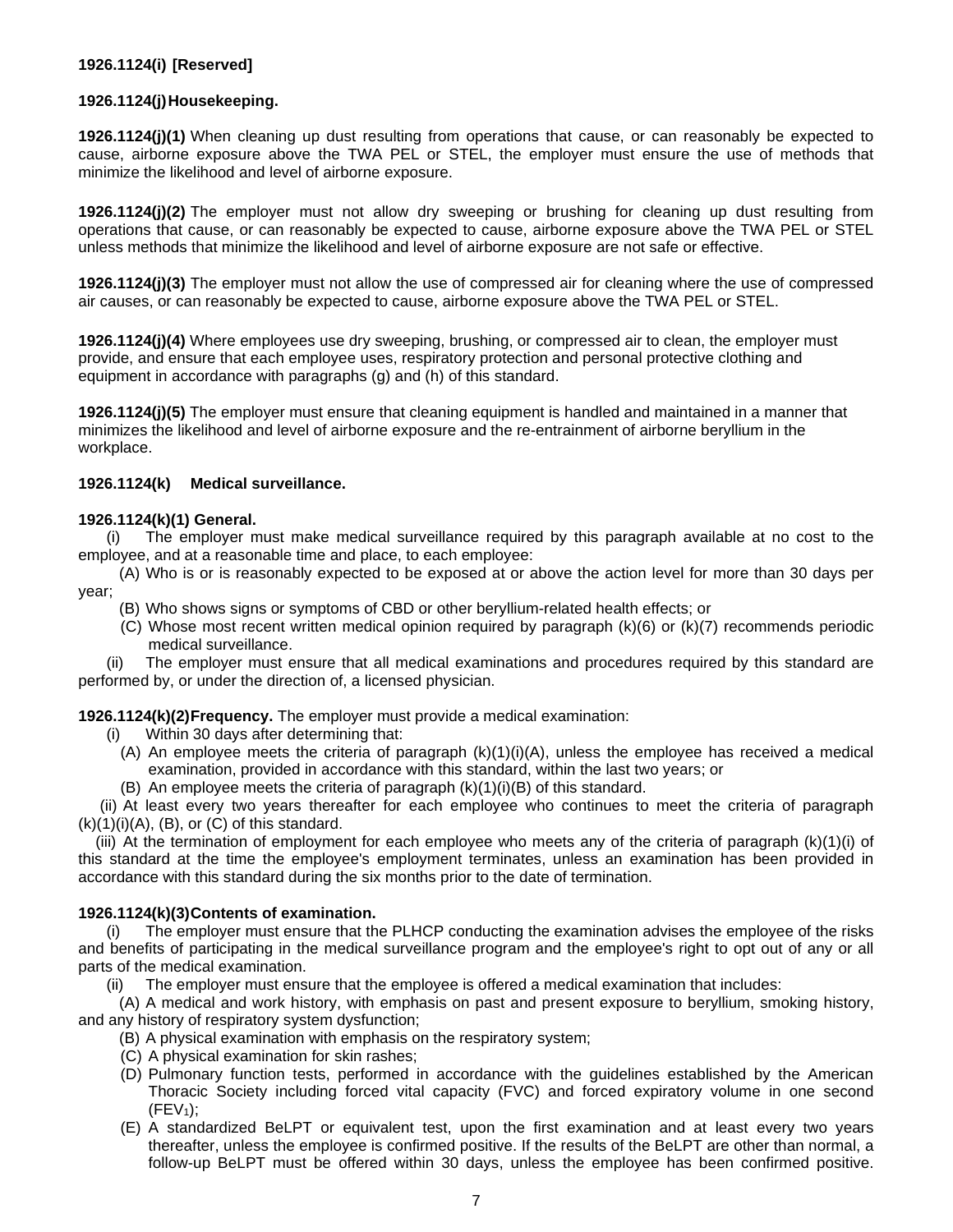Samples must be analyzed in a laboratory certified under the College of American Pathologists/Clinical Laboratory Improvement Amendments (CLIA) guidelines to perform the BeLPT.

- (F) A low dose computed tomography (LDCT) scan, when recommended by the PLHCP after considering the employee's history of exposure to beryllium along with other risk factors, such as smoking history, family medical history, sex, age, and presence of existing lung disease; and
- (G) Any other test deemed appropriate by the PLHCP.

<span id="page-7-0"></span>**1926.1124(k)(4) Information provided to the PLHCP.** *Information provided to the PLHCP***.** The employer must ensure that the examining PLHCP (and the agreed-upon CBD diagnostic center, if an evaluation is required under paragraph (k)(7) of this standard) has a copy of this standard and must provide the following information, if known:

 (i) A description of the employee's former and current duties that relate to the employee's exposure to beryllium;

(ii) The employee's former and current levels of airborne exposure;

(iii) A description of any personal protective clothing and equipment, including respirators, used by the employee, including when and for how long the employee has used that personal protective clothing and equipment; and

(iv) Information from records of employment-related medical examinations previously provided to the employee, currently within the control of the employer, after obtaining written consent from the employee.

<span id="page-7-1"></span>**1926.1124(k)(5) Licensed physician's written medical report for the employee.** The employer must ensure that the employee receives a written medical report from the licensed physician within 45 days of the examination (including any follow-up BeLPT required under paragraph (k)(3)(ii)(E) of this standard) and that the PLHCP explains the results of the examination to the employee. The written medical report must contain:

 (i) A statement indicating the results of the medical examination, including the licensed physician's opinion as to whether the employee has:

 (A) Any detected medical condition, such as CBD or beryllium sensitization (*i.e.*, the employee is confirmed positive, as defined in paragraph (b) of this standard), that may place the employee at increased risk from further airborne exposure, and

(B) Any medical conditions related to airborne exposure that require further evaluation or treatment.

(ii) Any recommendations on:

(A) The employee's use of respirators, protective clothing, or equipment; or

(B) Limitations on the employee's airborne exposure to beryllium.

(iii) If the employee is confirmed positive or diagnosed with CBD or if the licensed physician otherwise deems it appropriate, the written report must also contain a referral for an evaluation at a CBD diagnostic center.

(iv) If the employee is confirmed positive or diagnosed with CBD the written report must also contain a recommendation for continued periodic medical surveillance.

(v) If the employee is confirmed positive or diagnosed with CBD the written report must also contain a recommendation for medical removal from airborne exposure to beryllium, as described in paragraph (l).

## <span id="page-7-2"></span>**1926.1124(k)(6) Licensed physician's written medical opinion for the employer.**

(i) The employer must obtain a written medical opinion from the licensed physician within 45 days of the medical examination (including any follow-up BeLPT required under paragraph (k)(3)(ii)(E) of this standard). The written medical opinion must contain only the following:

(A) The date of the examination;

- (B) A statement that the examination has met the requirements of this standard;
- (C) Any recommended limitations on the employee's use of respirators, protective clothing, or equipment; and
- (D) A statement that the PLHCP has explained the results of the medical examination to the employee, including any tests conducted, any medical conditions related to airborne exposure that require further evaluation or treatment, and any special provisions for use of personal protective clothing or equipment;

(ii) If the employee provides written authorization, the written opinion must also contain any recommended limitations on the employee's airborne exposure to beryllium.

(iii) If the employee is confirmed positive or diagnosed with CBD or if the licensed physician otherwise deems it appropriate, and the employee provides written authorization, the written opinion must also contain a referral for an evaluation at a CBD diagnostic center.

(iv) If the employee is confirmed positive or diagnosed with CBD and the employee provides written authorization, the written opinion must also contain a recommendation for continued periodic medical surveillance.

(v) If the employee is confirmed positive or diagnosed with CBD and the employee provides written authorization, the written opinion must also contain a recommendation for medical removal from airborne exposure to beryllium, as described in paragraph (l).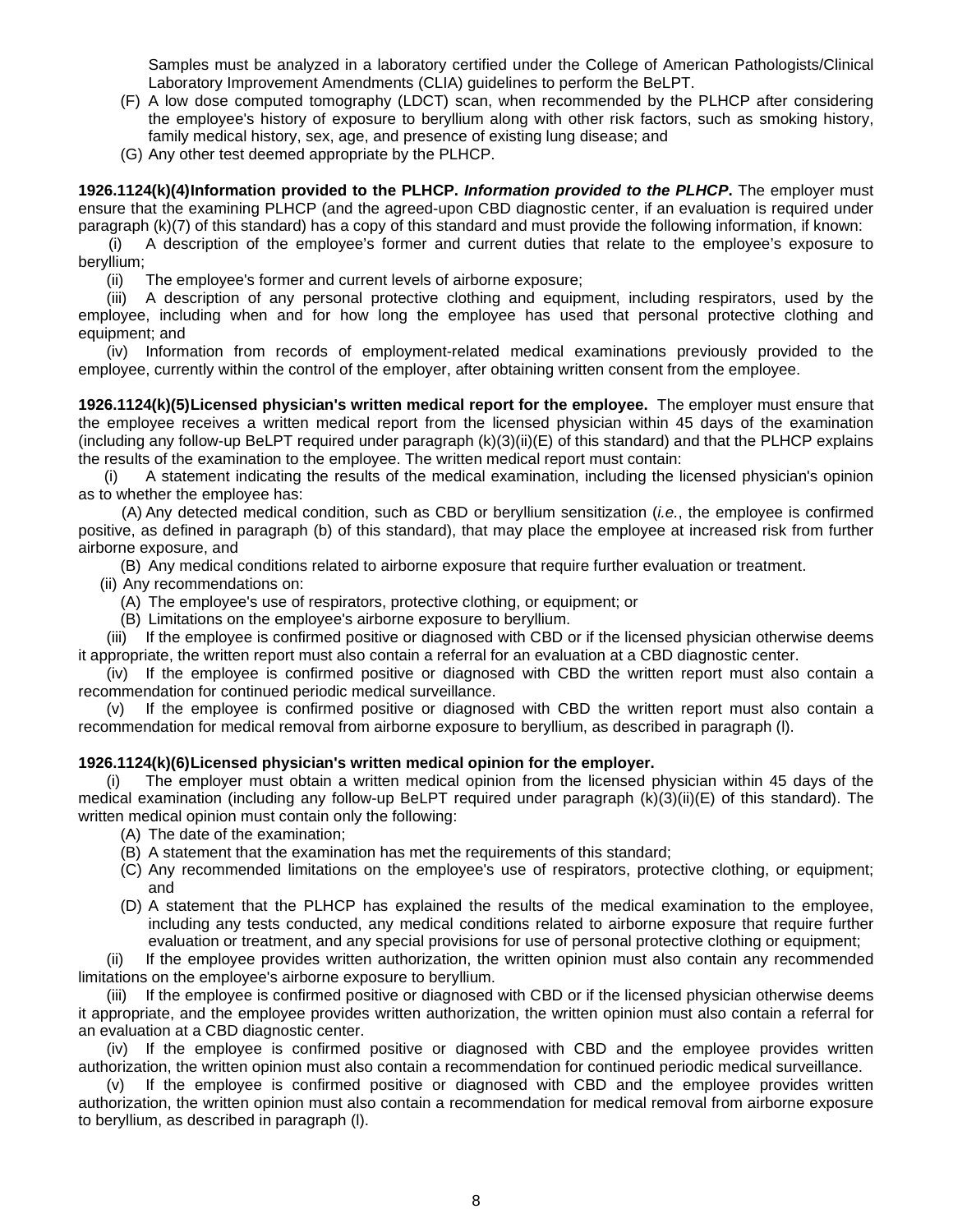(vi) The employer must ensure that each employee receives a copy of the written medical opinion described in paragraph (k)(6) of this standard within 45 days of any medical examination (including any follow-up BeLPT required under paragraph  $(k)(3)(ii)(E)$  of this standard) performed for that employee.

#### <span id="page-8-0"></span>**1926.1124(k)(7) CBD diagnostic center.**

(i) The employer must provide an evaluation at no cost to the employee at a CBD diagnostic center that is mutually agreed upon by the employer and the employee. The evaluation at the CBD diagnostic center must be scheduled within 30 days, and must occur within a reasonable time, of:

 (A) The employer's receipt of a physician's written medical opinion to the employer that recommends referral to a CBD diagnostic center; or

(B) The employee presenting to the employer a physician's written medical report indicating that the employee has been confirmed positive or diagnosed with CBD, or recommending referral to a CBD diagnostic center.

(ii) The employer must ensure that, as part of the evaluation, the employee is offered any tests deemed appropriate by the examining physician at the CBD diagnostic center, such as pulmonary function testing (as outlined by the American Thoracic Society criteria), bronchoalveolar lavage (BAL), and transbronchial biopsy. If any of the tests deemed appropriate by the examining physician are not available at the CBD diagnostic center, they may be performed at another location that is mutually agreed upon by the employer and the employee.

(iii) The employer must ensure that the employee receives a written medical report from the CBD diagnostic center that contains all the information required in paragraphs (k)(5)(i), (ii), (iv), and (v) of this standard and that the PLHCP explains the results of the examination to the employee within 30 days of the examination.

(iv) The employer must obtain a written medical opinion from the CBD diagnostic center within 30 days of the medical examination. The written medical opinion must contain only the information in paragraph (k)(6)(i) of this standard, as applicable, unless the employee provides written authorization to release additional information. If the employee provides written authorization, the written opinion must also contain the information from paragraphs  $(k)(6)(ii)$ , (iv), and (v), if applicable.

(v) The employer must ensure that each employee receives a copy of the written medical opinion from the CBD diagnostic center described in paragraph (k)(7) of this standard within 30 days of any medical examination performed for that employee.

(vi) After an employee has received the initial clinical evaluation at a CBD diagnostic center described in paragraph (k)(7)(i) of this standard, the employee may choose to have any subsequent medical examinations for which the employee is eligible under paragraph (k) of this standard performed at a CBD diagnostic center mutually agreed upon by the employer and the employee, and the employer must provide such examinations at no cost to the employee.

## <span id="page-8-1"></span>**1926.1124(l) Medical removal.**

(1) An employee is eligible for medical removal, if the employee works in a job with airborne exposure at or above the action level and either:

- (i) The employee provides the employer with:
	- (A) A written medical report indicating a confirmed positive finding or CBD diagnosis; or
	- (B) A written medical report recommending removal from airborne exposure to beryllium in accordance with paragraph  $(k)(5)(v)$  or  $(k)(7)(ii)$  of this standard; or

 (ii) The employer receives a written medical opinion recommending removal from airborne exposure to beryllium in accordance with paragraph  $(k)(6)(v)$  or  $(k)(7)(iii)$  of this standard.

(2) If an employee is eligible for medical removal, the employer must provide the employee with the employee's choice of:

(i) Removal as described in paragraph (l)(3) of this standard; or

(ii) Remaining in a job with airborne exposure at or above the action level, provided that the employer provides, and ensures that the employee uses, respiratory protection that complies with paragraph (g) of this standard whenever airborne exposures are at or above the action level.

(3) If the employee chooses removal:

If a comparable job is available where airborne exposures to beryllium are below the action level, and the employee is qualified for that job or can be trained within one month, the employer must remove the employee to that job. The employer must maintain for six months from the time of removal the employee's base earnings, seniority, and other rights and benefits that existed at the time of removal.

(ii) If comparable work is not available, the employer must maintain the employee's base earnings, seniority, and other rights and benefits that existed at the time of removal for six months or until such time that comparable work described in paragraph (l)(3)(i) becomes available, whichever comes first.

(4) The employer's obligation to provide medical removal protection benefits to a removed employee shall be reduced to the extent that the employee receives compensation for earnings lost during the period of removal from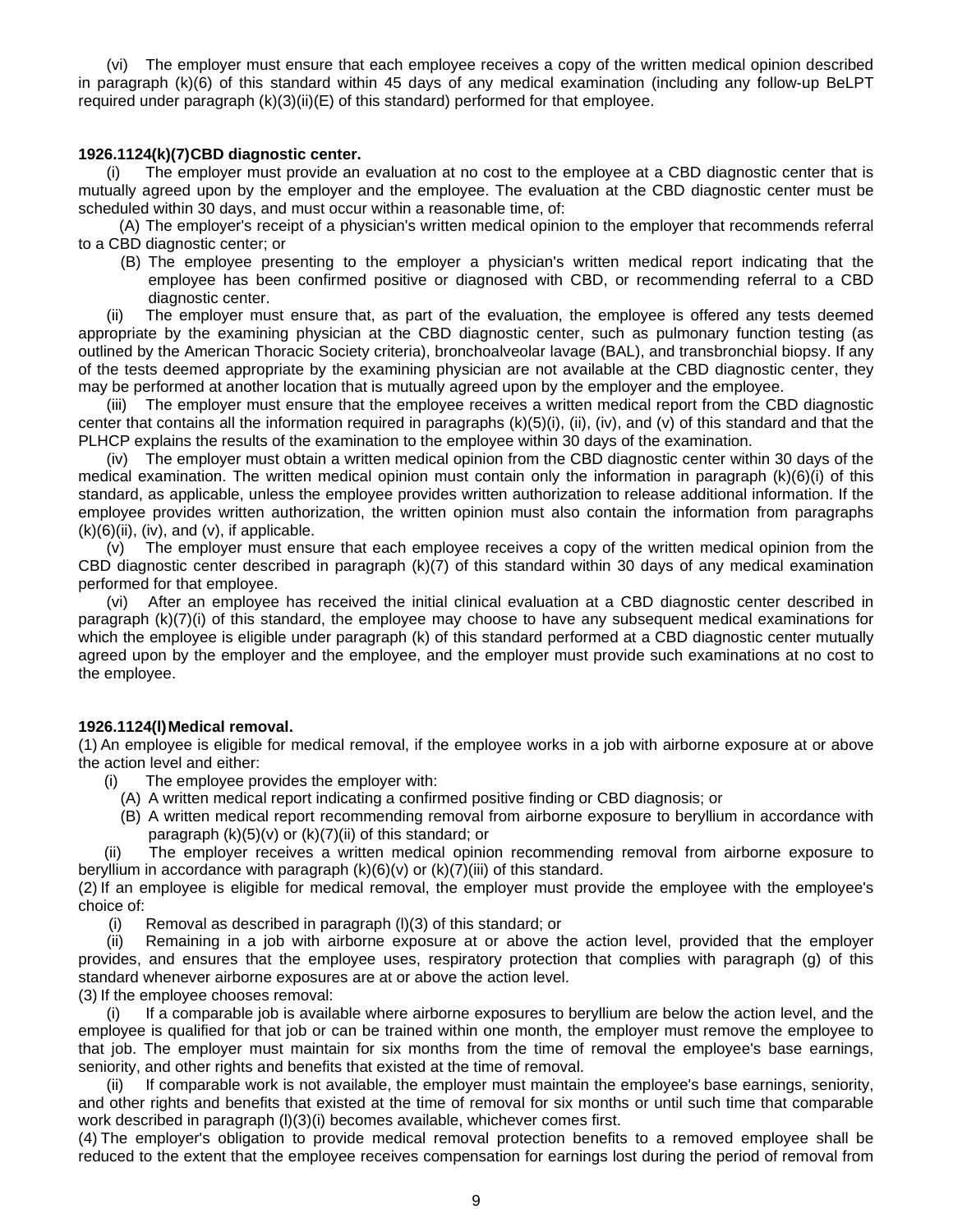a publicly or employer-funded compensation program, or receives income from another employer made possible by virtue of the employee's removal.

# <span id="page-9-0"></span>**1926.1124(m) Communication of hazards.**

# <span id="page-9-1"></span>**1926.1124(m)(1) General.**

(i) Chemical manufacturers, importers, distributors, and employers must comply with all requirements of the HCS (29 CFR 1910.1200) for beryllium.

<span id="page-9-2"></span>(ii) Employers must include beryllium in the hazard communication program established to comply with the HCS. Employers must ensure that each employee has access to labels on containers of beryllium and to safety data sheets, and is trained in accordance with the requirements of the HCS (29 CFR 1910.1200) and paragraph (m)(4) of this standard.

# **1926.1124(m)(2) Employee information and training.**

(i) For each employee who has, or can reasonably be expected to have, airborne exposure to beryllium:

(A) The employer must provide information and training in accordance with the HCS (29 CFR 1910.1200(h));

(B) The employer must provide initial training to each employee by the time of initial assignment; and

(C) The employer must repeat the training required under this standard annually for each employee.

 (ii) The employer must ensure that each employee who is, or can reasonably be expected to be, exposed to airborne beryllium can demonstrate knowledge and understanding of the following:

(A) The health hazards associated with exposure to beryllium, including the signs and symptoms of CBD;

 (B) The written exposure control plan, with emphasis on the specific nature of operations that could result in airborne exposure, especially airborne exposure above the TWA PEL or STEL;

 (C) The purpose, proper selection, fitting, proper use, and limitations of personal protective clothing and equipment, including respirators;

(D) Measures employees can take to protect themselves from exposure to beryllium;

 (E) The purpose and a description of the medical surveillance program required by paragraph (k) of this standard including risks and benefits of each test to be offered;

 (F) The purpose and a description of the medical removal protection provided under paragraph (l) of this standard;

(G) The contents of the standard; and

(H) The employee's right of access to records under the Records Access standard (29 CFR 1910.1020).

(iii) When a workplace change (such as modification of equipment, tasks, or procedures) results in new or increased airborne exposure that exceeds, or can reasonably be expected to exceed, either the TWA PEL or the STEL, the employer must provide additional training to those employees affected by the change in airborne exposure.

(iv) The employer must make a copy of this standard and its appendices readily available at no cost to each employee and designated employee representative(s).

# <span id="page-9-3"></span>**1926.1124(n) Recordkeeping.**

# <span id="page-9-4"></span>**1926.1124(n)(1) Air monitoring data.**

(i) The employer must make and maintain a record of all exposure measurements taken to assess airborne exposure as prescribed in paragraph (d) of this standard.

(ii) This record must include at least the following information:

- (A) The date of measurement for each sample taken;
- (B) The task that is being monitored;
- (C) The sampling and analytical methods used and evidence of their accuracy;
- (D) The number, duration, and results of samples taken;
- (E) The type of personal protective clothing and equipment, including respirators, worn by monitored employees at the time of monitoring; and
- (F) The name and job classification of each employee represented by the monitoring, indicating which employees were actually monitored.

The employer must ensure that exposure records are maintained and made available in accordance with the Records Access standard (29 CFR 1910.1020).

# <span id="page-9-5"></span>**1926.1124(n)(2) Objective data.**

(i) Where an employer uses objective data to satisfy the exposure assessment requirements under paragraph (d)(2) of this standard, the employer must make and maintain a record of the objective data relied upon.

- (ii) This record must include at least the following information:
	- (A) The data relied upon;
	- (B) The beryllium-containing material in question;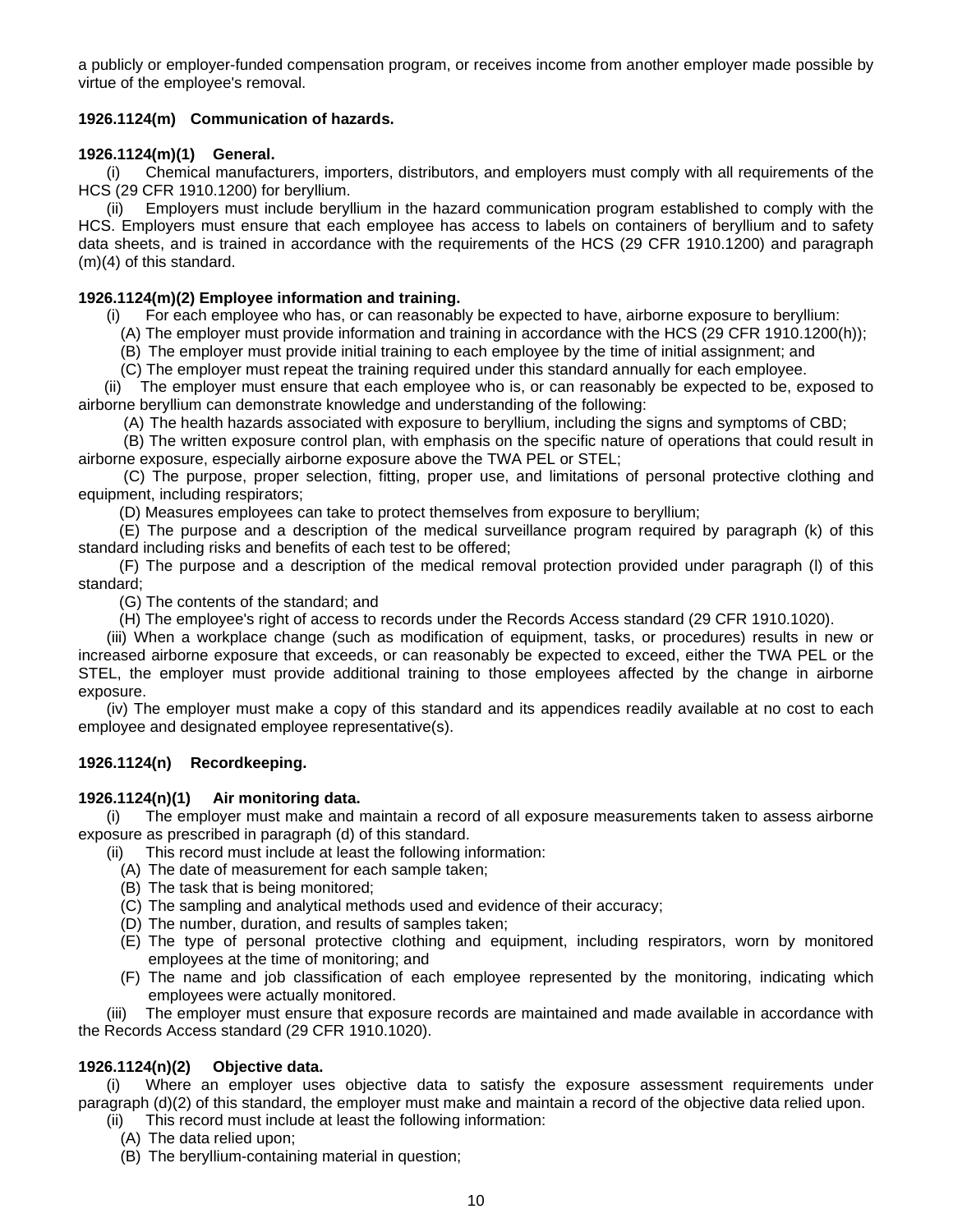- (C) The source of the objective data;
- (D) A description of the process, task, or activity on which the objective data were based; and
- (E) Other data relevant to the process, task, activity, material, or airborne exposure on which the objective data were based.

(iii) The employer must ensure that objective data are maintained and made available in accordance with the Records Access standard (29 CFR 1910.1020).

#### <span id="page-10-0"></span>**1926.1124(n)(3) Medical surveillance.**

(i) The employer must make and maintain a record for each employee covered by medical surveillance under paragraph (k) of this standard.

- (ii) The record must include the following information about each employee:
	- (A) Name and job classification;
	- (B) A copy of all licensed physicians' written medical opinions for each employee; and
- (C) A copy of the information provided to the PLHCP as required by paragraph (k)(4) of this standard.

(iii) The employer must ensure that medical records are maintained and made available in accordance with the Records Access standard (29 CFR 1910.1020).

#### <span id="page-10-1"></span>**1926.1124(n)(4) Training.**

(i) At the completion of any training required by this standard, the employer must prepare a record that indicates the name and job classification of each employee trained, the date the training was completed, and the topic of the training.

(ii) This record must be maintained for three years after the completion of training.

<span id="page-10-2"></span>**1926.1124(n)(5) Access to records.** Upon request, the employer must make all records maintained as a requirement of this standard available for examination and copying to the Assistant Secretary, the Director, each employee, and each employee's designated representative(s) in accordance the Records Access standard (29 CFR 1910.1020).

<span id="page-10-3"></span>**1926.1124(n)(6) Transfer of records.** The employer must comply with the requirements involving transfer of records set forth in the Records Access standard (29 CFR 1910.1020).

#### <span id="page-10-4"></span>**1926.1124(o) Dates.**

<span id="page-10-5"></span>**1926.1124(o)(1) Effective date.** This standard shall become effective March 10, 2017.

## <span id="page-10-6"></span>**1926.1124(o)(2) Compliance dates.**

(i) All obligations contained in paragraph (c) of this standard commence and become enforceable on March 12, 2018; and

(ii) All other obligations of this standard commence and become enforceable on September 30, 2020.

[82 FR 2751-2757, Jan. 9, 2017; 84 FR 51400, September 30, 2019; 85 FR 53997-53999, Aug. 31, 2020; 86 FR 11120, Feb. 24, 2021]